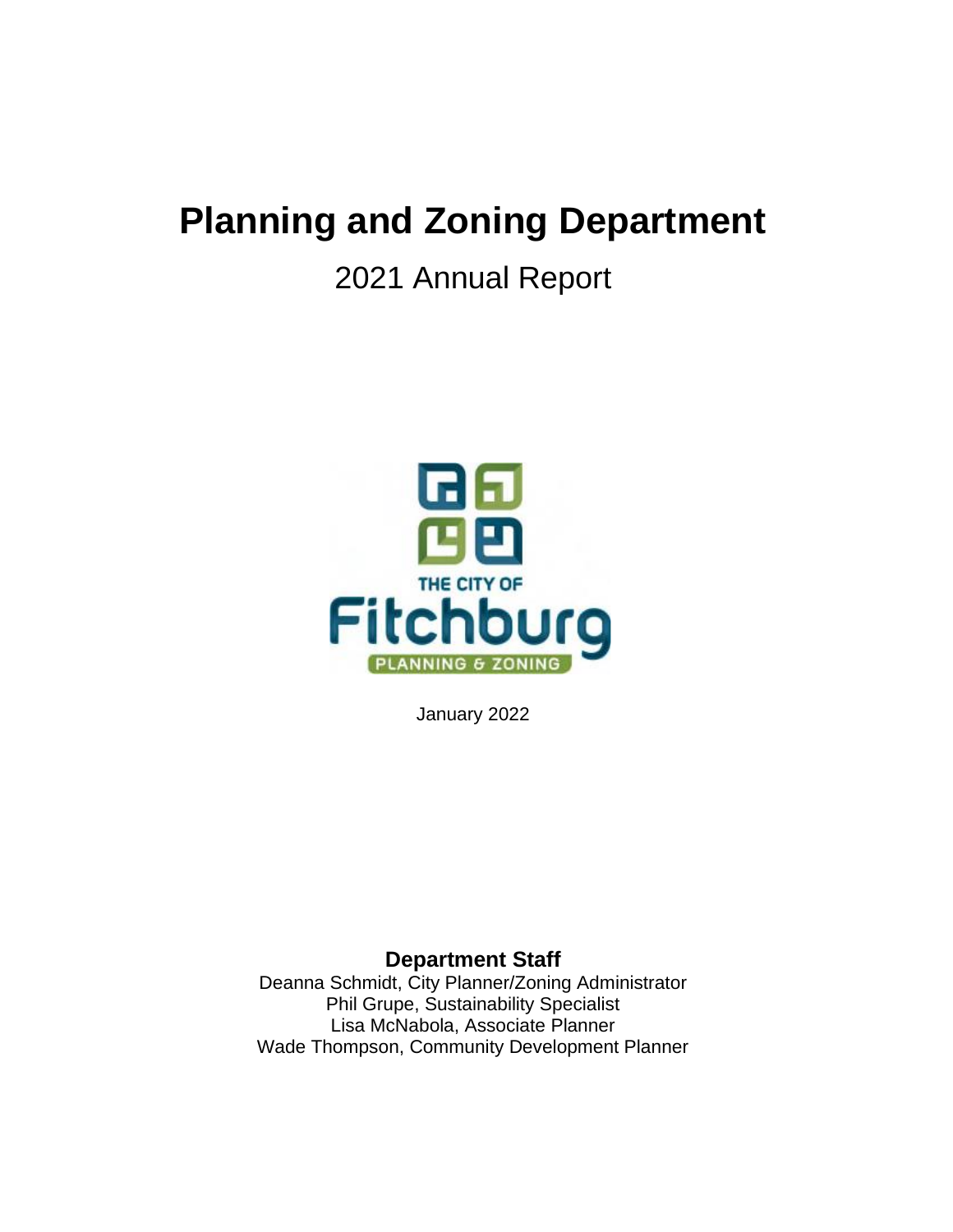### **Introduction**

In 2021 planning activity focused on rezoning, platting, and construction for single family and multifamily developments. The Planning & Zoning Department's operations continued to be impacted by COVID-19. While working remotely and with limited staff, the department continued providing a high level of service to residents and customers. This Annual Report will lay out the major 2021 activities of the Department. Additional information may be found at the Planning Department web site: http://www.fitchburgwi.gov/206/Planning-Zoning

## **Land Use Planning**

#### *Comprehensive Plan Minor Amendment*

The City of Fitchburg Comprehensive Plan allows the City to process amendments no more frequently than twice per year. In compliance with the State of Wisconsin Comprehensive Planning Law, the planning department processed two minor Comprehensive Plan amendments in 2021. The spring amendment modified land uses in the Comprehensive Plan and the McGaw Park Neighborhood Plan, including: 1) reduced the area of Institutional land use from 10 acres to 5 acres in recognition that Oregon Public Schools built a new elementary school in the nearby Terravessa subdivision; 2) consolidated the R2 zoning district in the NW corner of Fahey South; and 3) expanded the R1 zoning district from 53 acres to approximately 71 acres to provide for a more appropriate balance of single-family to multifamily residential. The fall amendment modified the land use in Comprehensive Plan of approximately 3.9 acre parcel along the east side of Index Road. The amendment changed the future land use designation from the Business zoning district to the Mixed Use zoning district. This amendment facilitates the goals of the North Fish Hatchery Visioning by allowing for the development of arts and sports uses.

#### *Edgewood Urban Service Area Amendment*

Department staff, in conjunction with Edgewood College and Rettler Corporation, prepared and submitted an Urban Service Area Amendment application to the Capital Area Regional Planning Commission (CARPC) in December, 2021. The Amendment proposes to bring approximately 41 acres of land into the City's USA, as a component of the North Stoner Prairie Neighborhood, and per said neighborhood Plan. Approximately 24 acres of the site entail an institutional land use, housing an "athletic and wellness campus" in support of the College's various athletic programs. Approximately 16 acres of the site is identified for wetland restoration/enhancement, and various educational/interpretive opportunities thereof.

Planning staff also continues to upkeep GIS data and mapping related to City development trends and patterns on an annual basis. Per the Comp Plan, this data/mapping is utilized in decision-making regarding phasing and timing of future Urban Service Area amendments.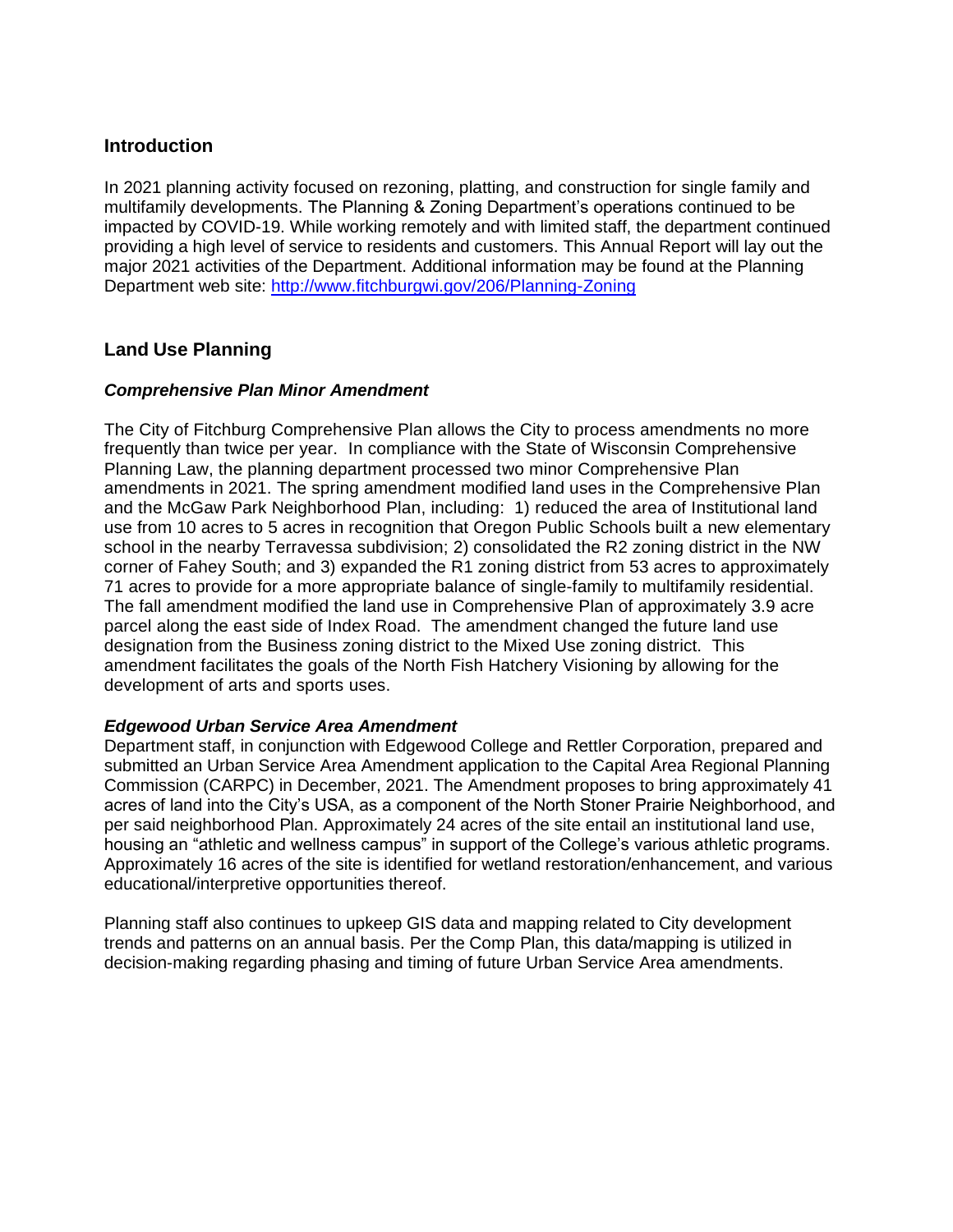#### *Landmarks Preservation*

Exterior alterations to designated landmark properties require approval of a Certificate of



Appropriateness (COA) by the Landmarks Preservation Commission (LPC). In 2021, the Commission did not designate any historic structures or review any certificates of appropriateness.

The McCoy house was built in 1860.

## *Agriculture and Rural Affairs*

Department staff continued implementation of the City's first Agriculture Plan, adopted in 2017. The Plan's general intent and purpose, conforming to and consistent with the City's Comprehensive Plan and long-term growth boundary contained therein, is to provide a holistic and integrated approach to agriculture in the City, and ensure continued, varied agricultural opportunities to City landowners. The Plan recognizes agriculture as a viable component of the City's economy and identity, and focuses on continued development of the local food system and enhancing agricultural diversity in the City, as well as other emerging trends in the agricultural sector. Implementation of Agriculture Plan action items in 2021 included:

- Modification of the City's agricultural zoning districts to allow for various agricultural accessory uses (processing, distribution, and agricultural entertainment) to advance the local food system, as well as allowance of "rural event venues" in the Small Lot Agriculture (A-S) district
- Management, including expansion, of the City's first community garden on public parkland (Swan Creek Park), as well as creation of three new park gardens (Briarwood, Huegel-Jamestown, and Quarry Hill Parks)
- Preparation of an RFP for development/management of a City Agriculture "Signature Theme" Park in the Northeast Neighborhood (RFP slated for release in March 2022).



Additionally, Department staff continues to serve as liaison to the City's Agriculture and Rural Affairs Committee. The Committee continues to provide recommendations to the Plan Commission on all rezoning/land divisions that take place on the City's agricultural-zoned lands.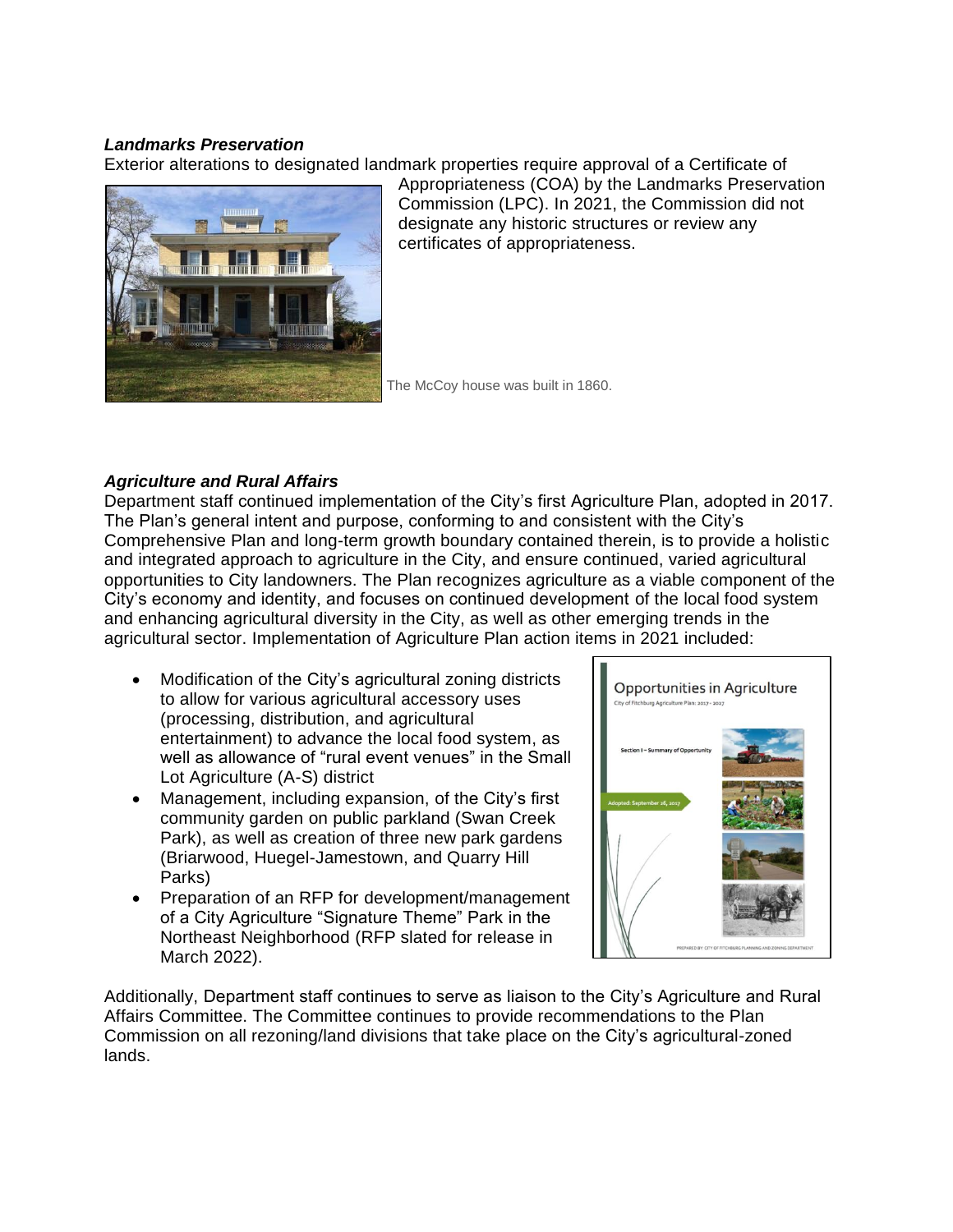## **Code Development**

Department staff, in conjunction with the Agriculture and Rural Affairs Committee, modified the City's agricultural zoning districts to allow for various agricultural accessory uses (processing, distribution, and agricultural entertainment) to advance the local food system, as well as allowance of "rural event venues" in the Small Lot Agriculture (A-S) district.

## **Application Activity**

#### *General Application Information*

|                                             | <b>Submitted Requests</b> |      |
|---------------------------------------------|---------------------------|------|
|                                             | 2020                      | 2021 |
| Architectural & Design Review Requests      | 19                        | 17   |
| <b>Rezoning and Conditional Use Permits</b> | 24                        | 21   |
| <b>Certified Survey Map Requests</b>        | 16                        | 9    |
| CDP's and/or Preliminary Plats              |                           | 8    |
| <b>Final Plats</b>                          |                           |      |
| Variances / Administrative Appeals          |                           |      |
| Other Requests to Plan Commission*          | 47                        | 42   |
| Telecommunication Permits to Plan Comm.     |                           |      |
| Demolition Permits to Plan Comm.            |                           |      |

\*These issues include, but are not limited to, resolutions, ordinance text amendments, planning document approvals, and other matters referred to the Plan Commission for action or reports such as easements, presubmission conferences, ordinance amendments, TID consideration, land use planning activities, review of standards or policies and other activities that do not fall under a specifically identified category noted under Commission and Board activity.

The below graph shows the number of Plan Commission applications submitted from 2011-2021. This includes architectural design review, rezones/conditional use permits, certified survey maps, comprehensive development plans/preliminary plats, and final plats. This graph does not include telecommunications permits, demolition permits or other items. The busiest year was 2018, when 92 applications were considered. Since then the number of applications has decreased.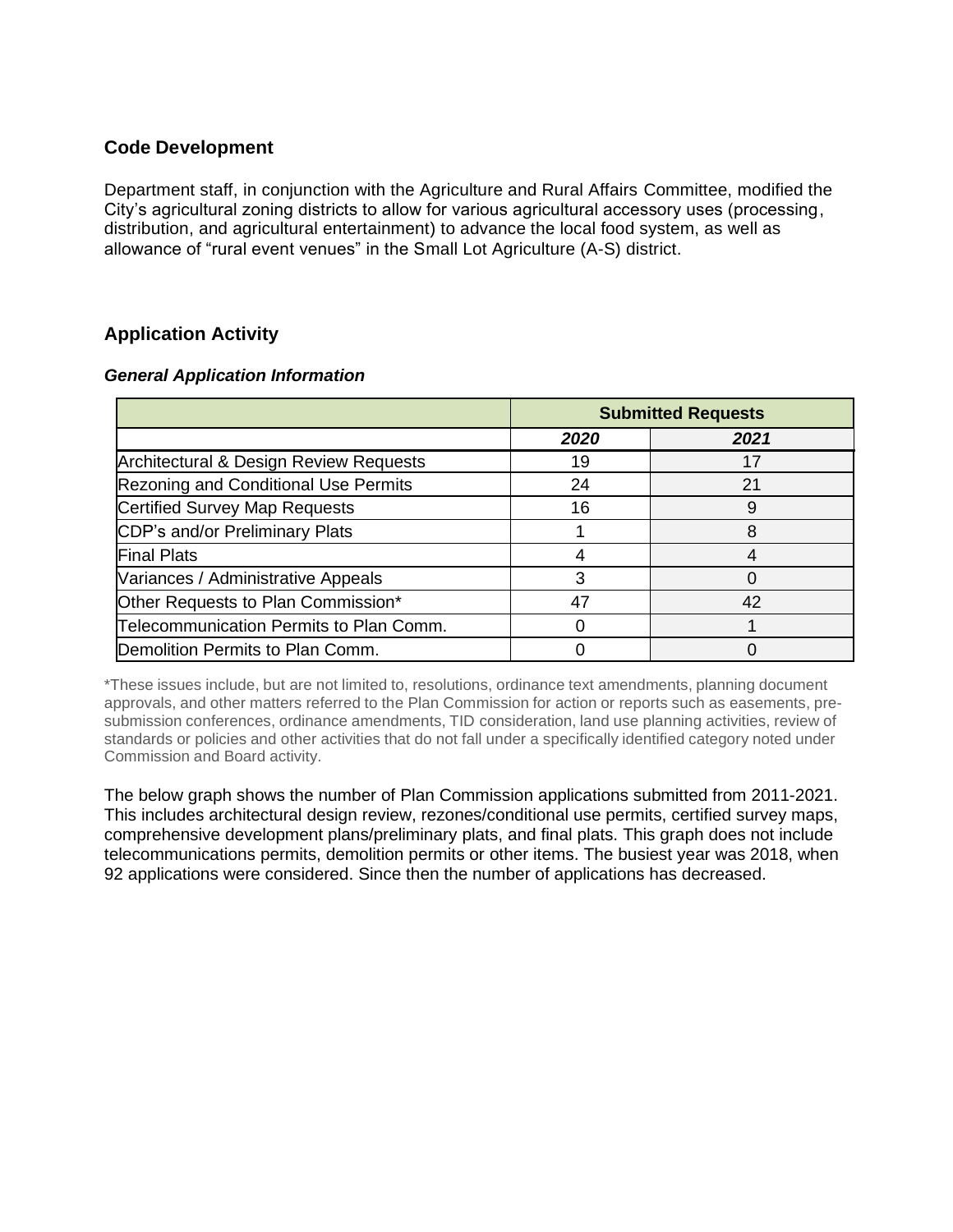

#### *Administrative Permits*

|                                    |      | <b>Submitted Requests</b> |  |
|------------------------------------|------|---------------------------|--|
|                                    | 2020 | 2021                      |  |
| SmartCode Article 3                |      |                           |  |
| SmartCode Article 3 Amendments     | 3    | っ                         |  |
| SmartCode Article 5                | 69   | 59                        |  |
| <b>Architectural Design Review</b> |      | 10                        |  |
| Demolition permits-Zoning action   |      |                           |  |
| <b>Sign Permits</b>                | 73   | 59                        |  |
| <b>Zoning Permits</b>              | 185  | 239                       |  |
| <b>Early Start Permits</b>         | 75   | 80                        |  |

#### *Rezonings*

In 2021, the Plan Commission approved rezones including at 5215 Verona Road for vocational school, a dog park for residents at 1Glenn Place, and the Encompass Health Rehabilitation Hospital of Fitchburg in the Fitchburg Technology Campus. Four developments completed rezones for Planning Development Districts (PDD). PDD zoning has no set standards or specifications; rather, developers can propose a more flexible mix and intensity of uses. The purpose is to encourage higher-quality design while ensuring compliance with the basic intent of the zoning ordinance and comprehensive plan. PDD-Specific Implementation Plan was approved for the Usona Institute's administrative offices and training center, a 16-acre campus off Woods Hollow Road. Inspiration at Swan Creek secured PPD zoning approvals to construct an intergeneration community of duplexes, townhomes, and community-based residential facilities. A 108-unit residential facility serving 55-years and older residents, the Courtyard at Fitchburg, received PDD approval. The Plan Commission also approved the Ochalla Drive PDD-General Implementation Plan for a mixed use residential development of a maximum of 60 units per acre with approximately 10,000 square feet of commercial/retail space. This proposed development will be located at the corner of Index Road and the new Ochalla Drive. The Plan Commission also approved four minor Planned Development District (PDD) modifications.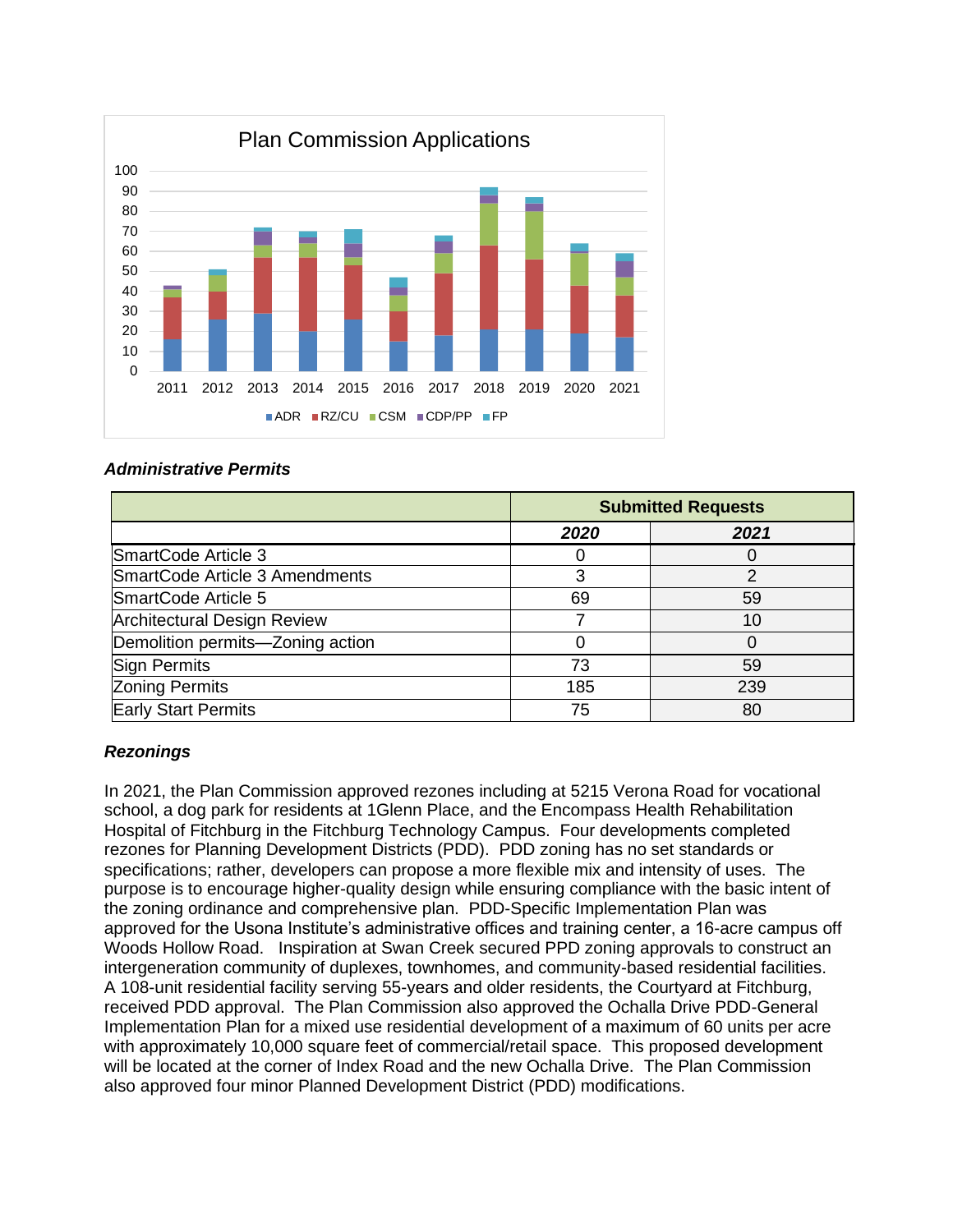## **Special Projects**

#### *Bicycle Committee*

In 2021, the Bicycle Committee and Planning Department staff led an active push to improve Fitchburg's bicycle network and data-gathering system. In partnership with the Fitchburg Chamber Visitor & Business Bureau, the City's bicycle leaders planned the first stages of a bikeshare system set to expand Madison's BCycle network into Fitchburg in 2022. This bike-share system is set to begin in Fitchburg's central recreation and commercial corridor on Fish Hatchery Rd and McKee Rd, with a Phase 2 expansion, planned for a future year, intended to be partially funded by a Wisconsin Department of Transportation grant applied for in January 2022.

Using unspent City budget due to a positional vacancy, the City purchased seven infrared trail counters from TRAFx, the counters stationed around the City's multiuse paths to collect data on trail usage. This data will help inform the 2023 Bicycle-Friendly Community application update, with the expectation that it will indicate a higher level of bicycling in Fitchburg than the previous application suggested, supporting Fitchburg's push to attain the level of Gold in this rating system.

City Staff and the Bicycle Committee also worked together to repeal Fitchburg's mandatory bicycle-registration ordinance, removing a potential barrier to cycling that has been identified by bicycle advocacy organizations nationwide as outdated and no longer necessary. The Committee communicated with Public Works staff on various projects as well, most notably helping to inform detour routes needed throughout the summer as part of the second stage of Fish Hatchery Rd reconstruction.

#### *Clean Energy Resolution*

Fitchburg continued building on the pledges made in its 2019 Clean Energy Resolution in 2021, with a notable addition to the city's investment in renewable energy achieving completion. The O'Brien Solar Farm, a partnership between the O'Brien Family, EDF Renewables, and Madison Gas & Electric (MG&E), was completed and began generating electricity in June 2021. Having signed a Renewable Energy Rider contract with MG&E to purchase 1/40<sup>th</sup> of the electricity produced by this array, the City of Fitchburg added over 500,000 kilowatt hours (kWh) of renewable energy to its total electricity usage, increasing the City's total renewable usage to 1.6 million kWh in 2021, or over 30% of total municipal electricity needs.

This addition takes Fitchburg past its Clean Energy Resolution goal of generating 25% of its electricity from renewable sources by 2025. The next goals to be achieved are realizing 25% renewable energy for electricity and fleet vehicles combined (2009 Energy Independent Communities pledge), 100% renewable electricity generation by 2030 (Clean Energy Resolution), and 30% per-capita reduction in carbon emissions from total City energy usage by 2030 (Clean Energy Resolution).

#### *Healthy Neighborhoods Initiative*

Department staff continued implementation of the City's Healthy Neighborhoods Initiative in 2021. The Initiative, with overall coordination provided by Department staff, is designed to formulate and implement a collaborative, integrated, holistic, and proactive approach to address specific barriers to opportunities in three City neighborhoods (Verona Road West,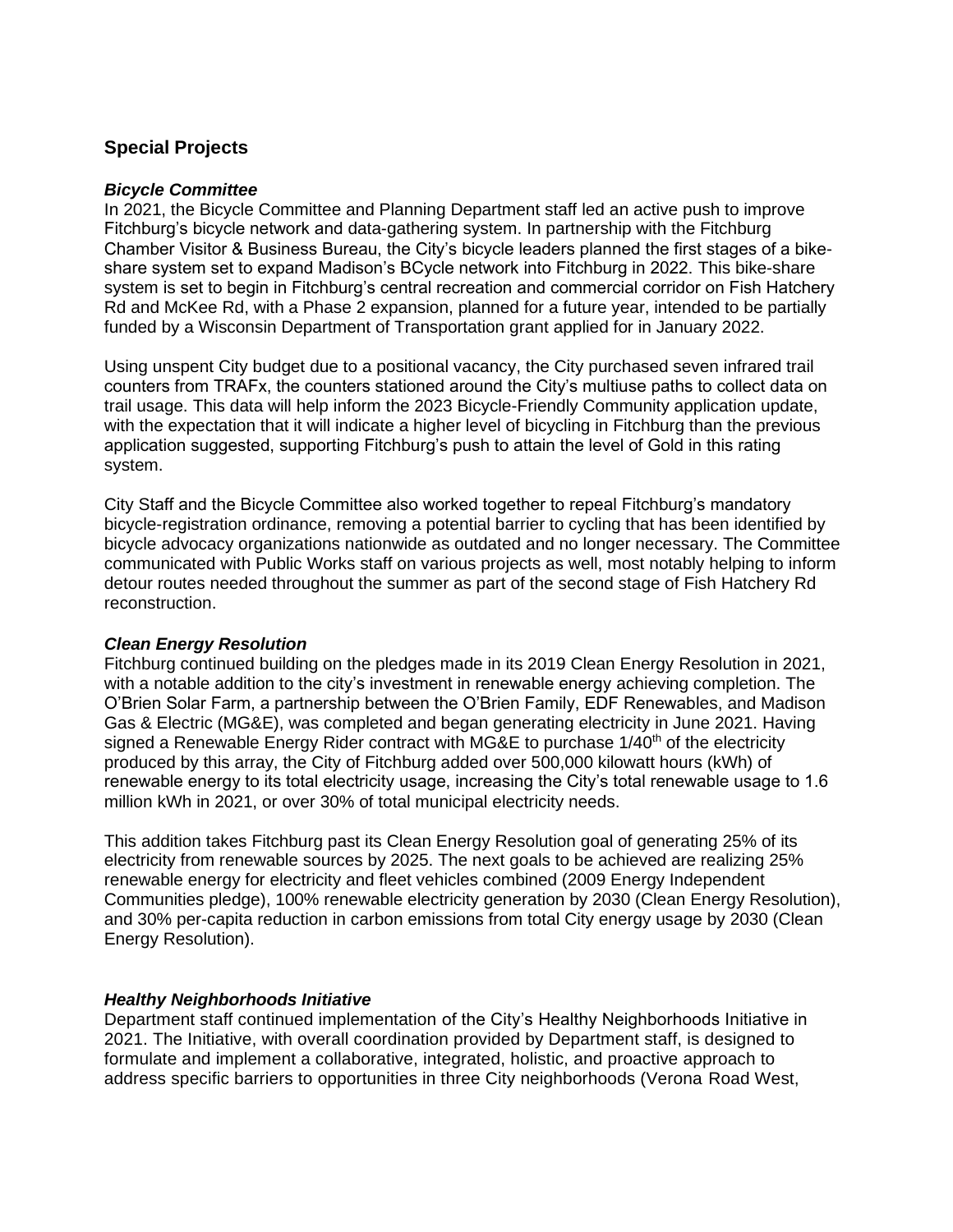Belmar/Renaissance on the Park, and North Fish Hatchery Road), in conjunction with community/neighborhood partners.

Implementation of the HNI is guided by a strategic plan that was adopted in early 2019.

Specific pieces of the HNI strategic plan that were implemented by the Department in 2021 include the following:

- Executed consultant contract and made substantial progress towards completion of final design for N. Fish Hatchery Road Hub Phase 1, entailing a multi-million dollar City investment in creating an "enhanced" park space on the north side of Traceway Drive.
- Prepared and submitted five grant applications for said Hub Phase 1 implementation, and garnered \$100,000 in grant awards.
- Executed consultant contract, and oversaw management thereof, entailing community engagement services for potential teen center facility in Verona Road West neighborhood.
- Garnered approximately \$21,000 in Dane County funds to continue implementation/management of the "neighborhood navigator" program, consisting of funding two HNI neighborhood resident(s) as part-time Department staff to facilitate better program/service/resource awareness and delivery in said neighborhoods. The navigators connected with hundreds of HNI priority neighborhoods in 2021.
- Awarded \$81,000 in City funds, and managed awards thereof, via the City's HNI Grant Program, funding nine non-profit partners working to provide programs/services/ resources in HNI neighborhoods. The City received thirteen total Program applications entailing approximately \$173,428 in funding requests.

#### *Housing Reports*

In accordance with 2017 Wisconsin Act 243, the City prepared Housing Affordability Report. This was the third year the City was required to prepare the report. The Report identified how the City could modify residential development regulations to meet existing and forecasted housing demand and provide a 20% reduction in the time and cost required to approve a new residential subdivision. In addition to this analysis the report included a list and map of undeveloped parcels suitable for residential development.

The report found that the City met the forecasted housing demand in 2021. The Housing Plan states that the City needs to develop 1,300 owner-occupied units (108/year) and 1,400 rental units (117/year) over the next 12 years. In 2021 the city issued building permits for 108 potentially owner-occupied units (including detached single-family homes, and zero-lot line duplexes,) and 188 multi-family apartment rental units. The report made several recommendations that could be implemented to reduce the cost of developing a new subdivision:

- Biannual minor Comprehensive Plan amendments
- Streamline internal review
- Waive or reduce impact fees
- Review park fees
- Review development oversight costs
- Enable Accessory Dwelling Units (ADUs)